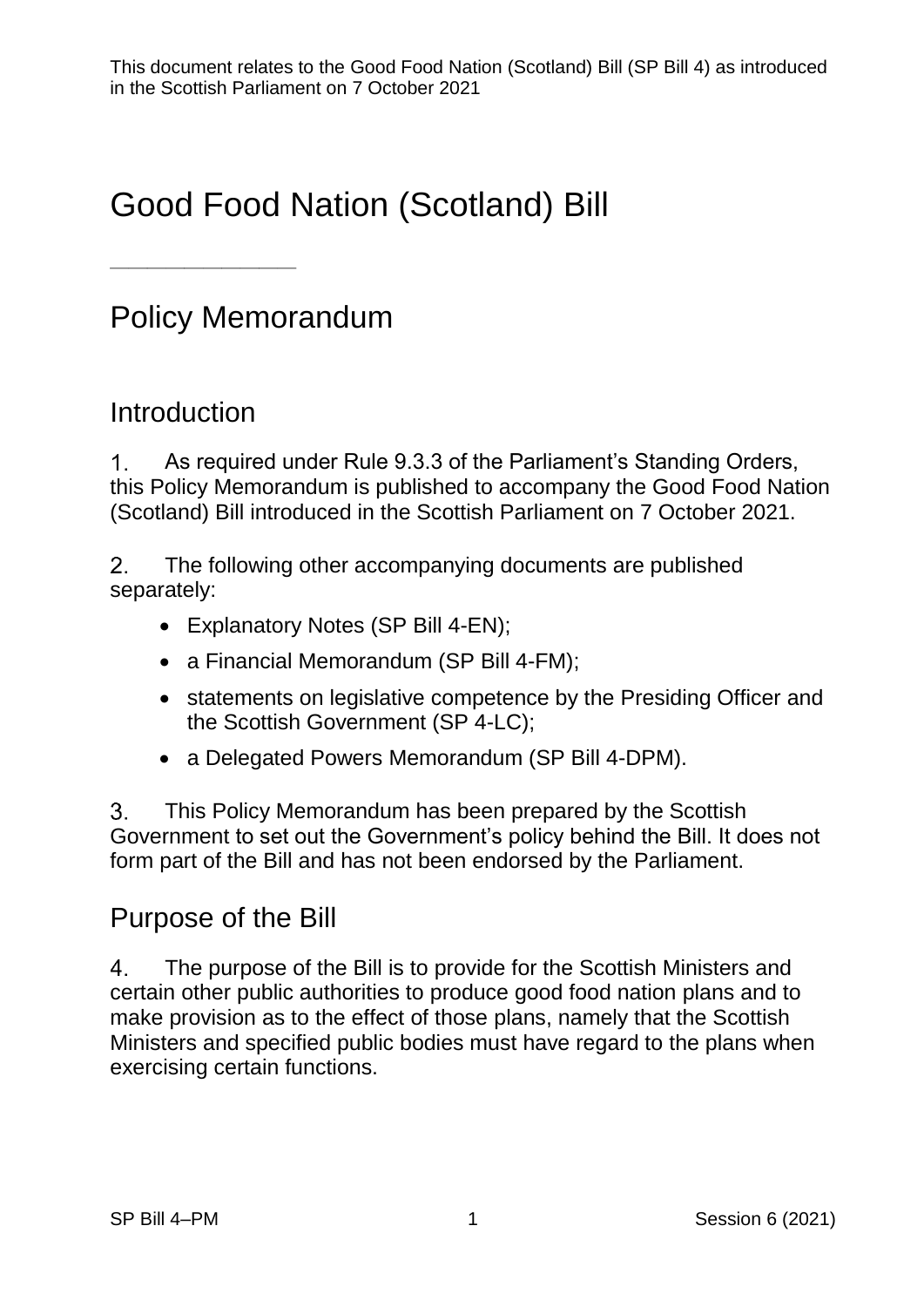- 5. The main policy objectives of the Bill are:
	- to underpin the work that is already being done across the Scottish Government to contribute to the aim of being a Good Food Nation; and
	- to ensure that the Scottish Ministers and certain other public authorities provide a clear lead on the delivery of a Good Food Nation.

# **Background**

In 2009, the Scottish Government published 'Recipe for Success<sup>1</sup>:  $6<sub>1</sub>$ Scotland's national food and drink policy, which set out the next steps for a National Food and Drink policy. This included supporting the growth of our food and drink industry, ensuring healthy and sustainable choices, making our public sector an exemplar for sustainable food procurement, ensuring our food supplies are secure and resilient to change, making food both available and affordable for all and ensuring people understand more about the food they eat.

 $7<sub>1</sub>$ Since then there has been increased emphasis on the importance of food issues in Scotland and in 2014 the Scottish Government's discussion document titled 'Recipe for Success: Scotland's National Food and Drink Policy – Becoming a Good Food Nation' <sup>2</sup> was published. This set out a new vision for Scotland: that by 2025 Scotland will be "a Good Food Nation, where people from every walk of life take pride and pleasure in, and benefit from, the food they produce, buy, cook, serve, and eat each day".

 $8<sub>1</sub>$ The Good Food Nation policy recognised that change was required to achieve this vision, in which:

• it is the norm for Scots to take a keen interest in their food, knowing what constitutes good food<sup>3</sup>, valuing it and seeking it out whenever they can;

<sup>&</sup>lt;u>.</u> <sup>1</sup> 'Recipe for Success: Scotland's national food and drink policy' is available at: [https://www.gov.scot/publications/recipe-success-scotlands-national-food-drink-policy/.](https://www.gov.scot/publications/recipe-success-scotlands-national-food-drink-policy/) <sup>2</sup> 'Recipe for Success: Scotland's National Food and Drink Policy – Becoming a Good Food Nation' is available at: [https://www.gov.scot/publications/recipe-success](https://www.gov.scot/publications/recipe-success-scotlands-national-food-drink-policy-becoming-good-food/)[scotlands-national-food-drink-policy-becoming-good-food/.](https://www.gov.scot/publications/recipe-success-scotlands-national-food-drink-policy-becoming-good-food/)

<sup>&</sup>lt;sup>3</sup> Good food can refer to broad range of different positive aspects of food for different people and different areas of policy; for example being healthy and nutritious,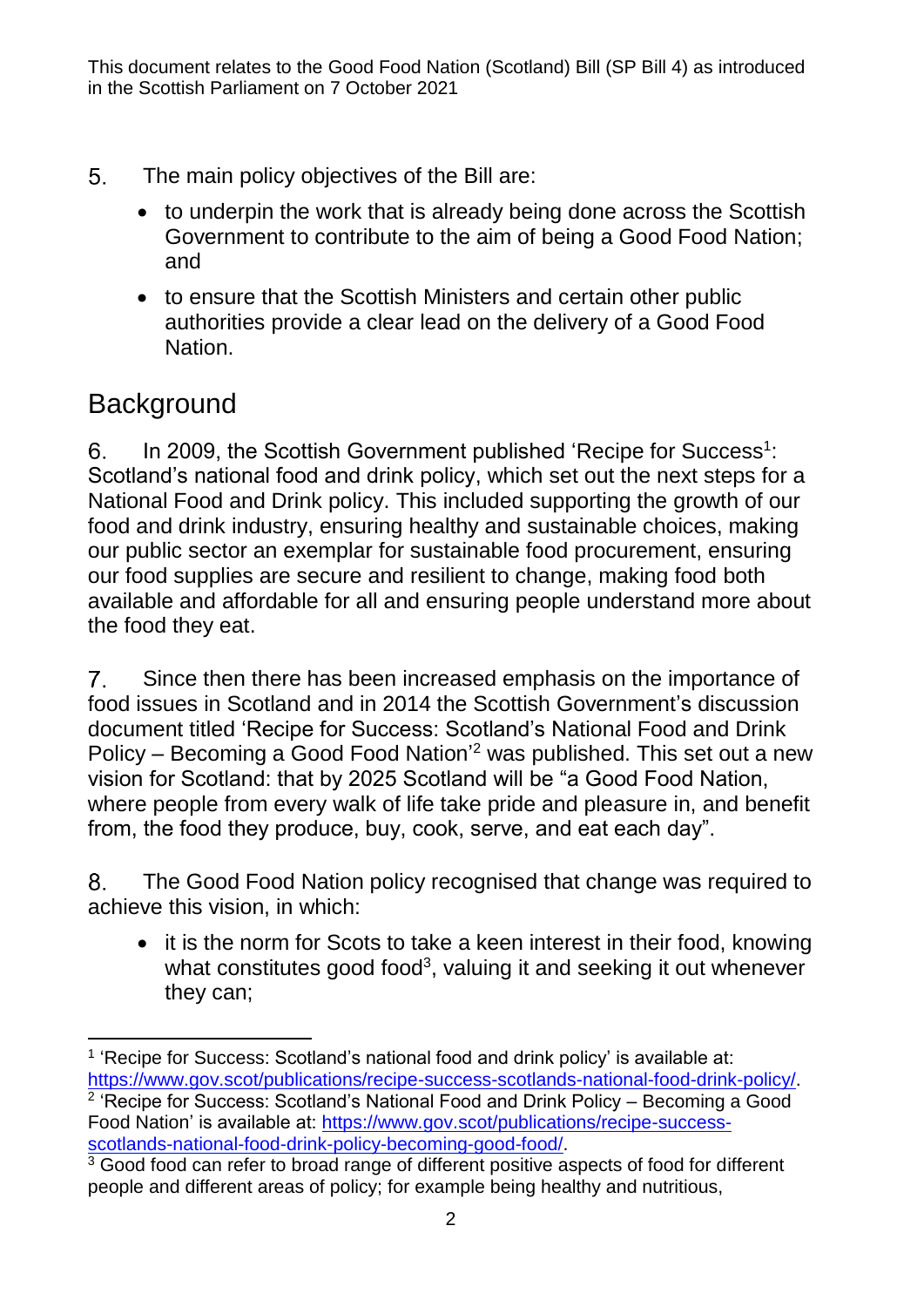- people who serve and sell food from schools to hospitals, retailers, cafes and restaurants – are committed to serving and selling good food;
- everyone in Scotland has ready access to the healthy, nutritious food they need;
- dietary-related diseases are in decline, as is the environmental impact of our food consumption;
- Scottish producers ensure that what they produce is increasingly healthy and environmentally sound;
- food companies are a thriving feature of the economy and places where people want to work; and
- other countries look to Scotland to learn how to become a Good Food Nation.

To help achieve this vision, the non-statutory Scottish Food 9. Commission was established in 2015 to provide advice on the existing and future challenges facing Scotland's food culture, and to advise on how these might be addressed. The Scottish Food Commission held a Good Food Nation Summit on 28 September 2017, the final report with the Commission's recommendations was based on the output from this meeting. Having undertaken the task it was established to do, and submitted its final report, the Scottish Food Commission held its final meeting in June 2018.

 $10<sub>1</sub>$ The Commission submitted its recommendations in December 2017<sup>4</sup>. The Scottish Ministers were grateful to the Commission for their work and agreed with their recommendation that framework legislation should be the basis of Good Food Nation legislation. Full consideration has been given to all the recommendations during the development of the next stage of consultation i.e. the Consultation on Good Food Nation Proposals for Legislation (see below). Many of the recommendations were already being

 $\overline{a}$ environmentally sound and sustainably produced food or locally produced food. The initiatives that contribute to our being a Good Food Nation straddle a wide range of Scottish Government policy.

<sup>4</sup> Scottish Food Commission: Final report <https://www.gov.scot/publications/scottish-food-commission-final-report/>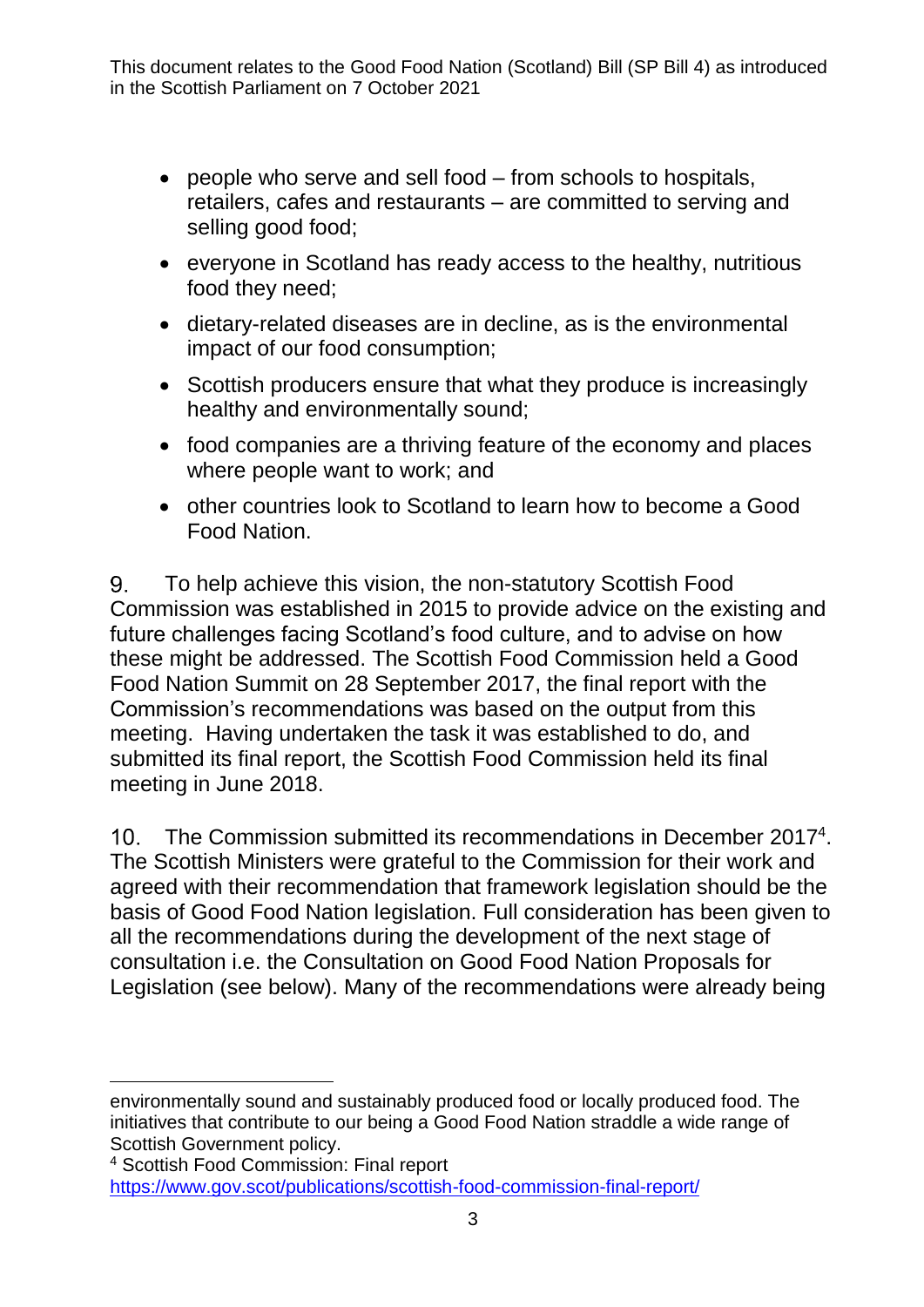taken forward through policy developments across Government as set out below.

Much work is being carried out to achieve the aim of becoming a  $11<sub>1</sub>$ Good Food Nation as set out in the 'Good Food Nation Programme of Measures' 5 , which was first published in September 2018 and updated in November 2019. The Programme of Measures provides information on the diverse range of work that is ongoing throughout Scotland across five key areas of health, social justice, knowledge, environmental sustainability and prosperity. The examples below are a small selection that demonstrate the broad and cross cutting work being carried by a wide range of policy areas across the Scottish Government.

- Health: We invested £200,000 over a three year period from 2018/19 to 2020/21 to support Scottish Small and Medium sized Enterprises to reformulate i.e. reduce portion sizes or change the recipe to, for example, reduce sugar, salt, fat content and calories of commonly consumed products. In 2021/22 we are investing an additional £105,000 to continue the project;
- Social justice: We allocated over £1 billion last year to help people and communities impacted by Covid and to build resilience in public services, including over £140 million to support households to access food and other essentials. Our activities are underpinned by a human rights approach in which we seek to prevent poverty by strengthening incomes from fair work, social security and reduced cost of living to make sure everyone has enough income to afford food that meets their needs and preferences. Where financial hardship occurs, we promote a cash-first approach through emergency financial assistance and money advice alongside holistic support services to reduce the need for food banks. Where help to access food is required, we support activities that seek to maximise dignity and reduce future need.
- Knowledge: In 2019-20 nearly £400,000 of funding was provided to the Food for Thought Fund that supports food education related projects in schools to help pupils learn about food;
- Environmental sustainability: The Scottish Rural Development Programme supports farmers and land managers to adopt

<sup>&</sup>lt;u>.</u> <sup>5</sup> The 'Good Food Nation Programme of Measures' 2019 Update is available at: [https://www.gov.scot/publications/good-food-nation-programme-measures-2019](https://www.gov.scot/publications/good-food-nation-programme-measures-2019-update/pages/2/) [update/pages/2/.](https://www.gov.scot/publications/good-food-nation-programme-measures-2019-update/pages/2/)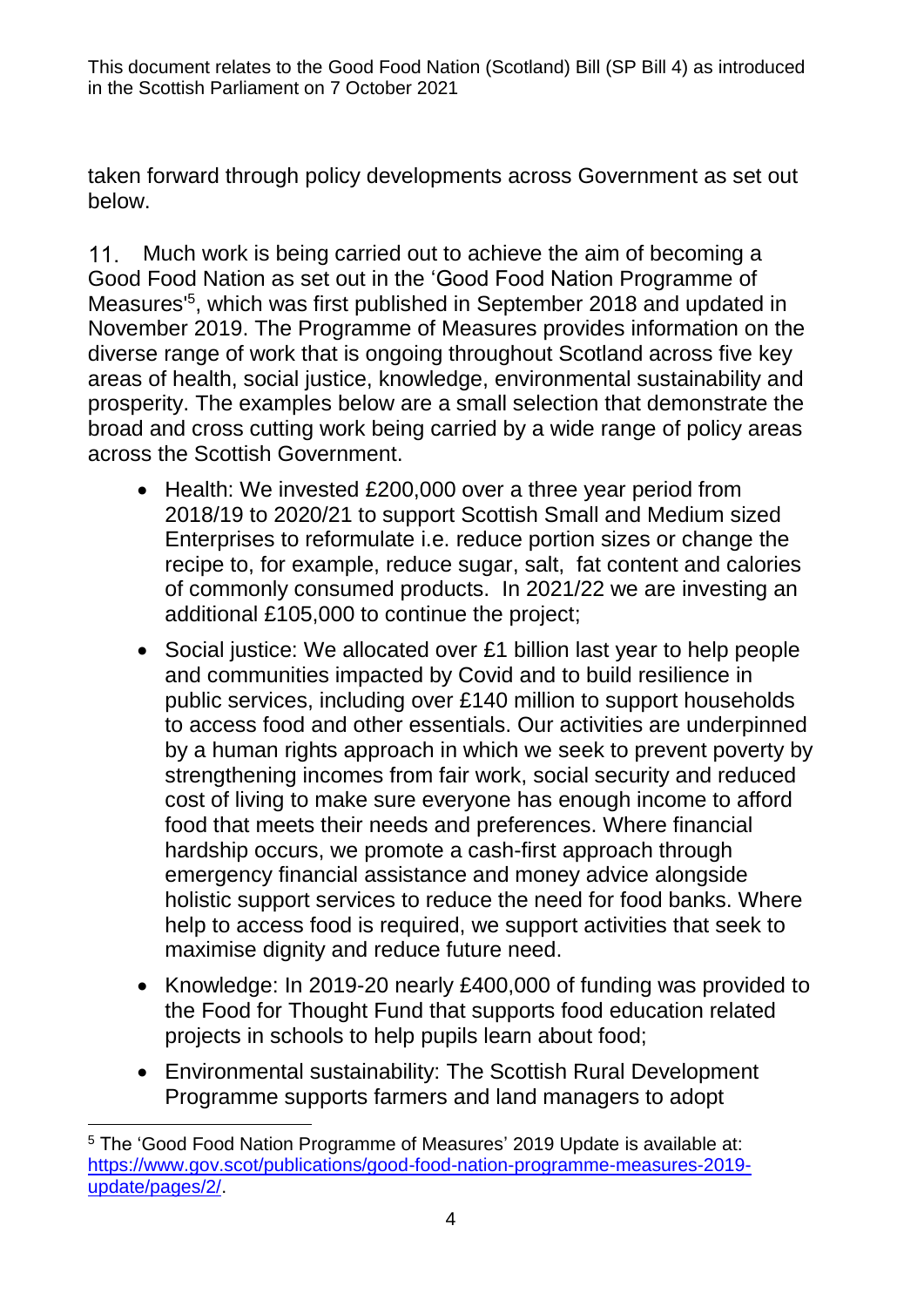environmentally friendly land management and farming practices and contracts worth £214 million have been put in place since 2015 under the Agri-Environment Climate Change Scheme; and

• Prosperity: The Scottish Government works in partnership with the food and drink industry to deliver Ambition 2030, an industry-led strategy to drive profitable, responsible growth across the entire food and drink industry and double its size to £30bn in turnover by 2030.

The Scottish Government undertook to consult on proposals for 12. legislation that would help to underpin the significant work already undertaken across the Scottish Government in terms of key measures and activity to deliver a Good Food Nation.

The 'Consultation on Good Food Nation Proposals for Legislation' 6 was published in December 2018 and the 'Good Food Nation Proposals for Legislation: analysis of consultation responses<sup>7</sup> was published in September 2019 and informed the policy action and the development of proposals for this Bill.

The Scottish Government's Programme for Government 2019-20  $14$ contained a commitment to introduce a Good Food Nation Bill to the Scottish Parliament. The need for Parliamentary time to debate and implement emergency Covid-19 legislation means this Bill was not introduced in the last Parliamentary term.

 $15<sub>1</sub>$ The SNP manifesto (published April 2021) restated the commitment to introduce a Good Food Nation Bill in the current Parliamentary session. The manifesto also noted that "As part of a Good Food Nation Bill, we will create a single independent Scottish Food agency to promote food, drink and horticulture, attract investment, help increase processing capacity and improve supply chains and infrastructure".

16. The Good Food Nation Bill will not include provisions to create a single independent Scottish food agency. Time is needed to complete an

 $\overline{a}$ <sup>6</sup> The 'Consultation on Good Food Nation Proposals for Legislation' is available at: [https://www.gov.scot/publications/good-food-nation-proposals-legislation/.](https://www.gov.scot/publications/good-food-nation-proposals-legislation/)

<sup>7</sup> The 'Good Food Nation Proposals for Legislation: analysis of consultation responses' is available at: [https://www.gov.scot/publications/good-food-nation-proposals-legislation](https://www.gov.scot/publications/good-food-nation-proposals-legislation-consultation-analysis-report/)[consultation-analysis-report/.](https://www.gov.scot/publications/good-food-nation-proposals-legislation-consultation-analysis-report/)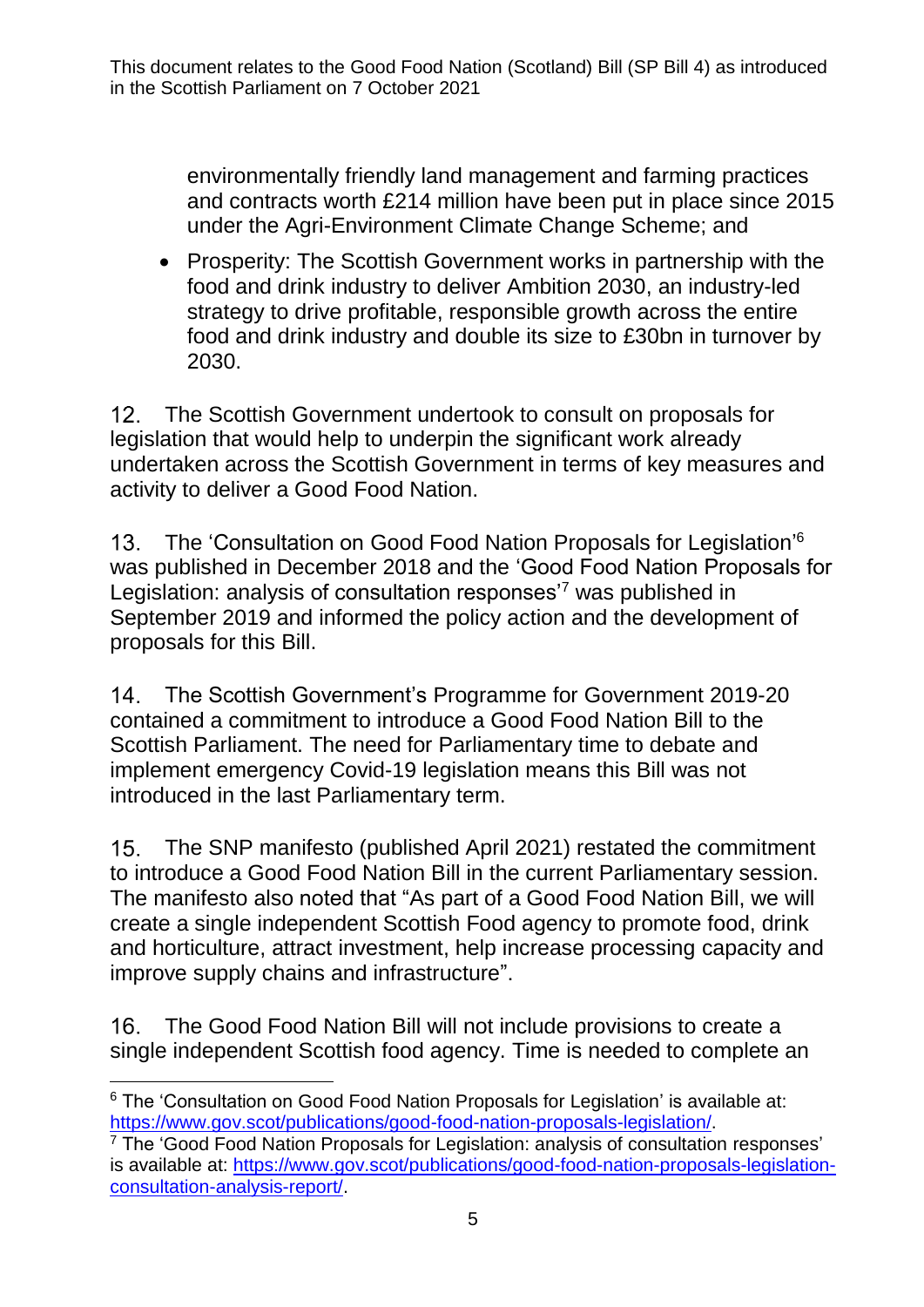ongoing detailed review (including of international comparators) to develop recommendations to inform decisions about the need for a new agency and how this fits into the existing landscape.

# Policy Objectives of the Bill

17. The overall policy ambition of the Bill is to provide the framework to make the vision of Scotland as a Good Food Nation a reality. The Bill will underpin existing work and put the Good Food Nation ambition on a statutory footing for both the Scottish Government and relevant authorities. The Bill provides a structure through which we can work together across the public, private and third sectors to create a food system that works for the people of Scotland. In addition to ensuring greater policy coordination, the good food nation plans brought about by this Bill will set out the outcomes we want to achieve, clear actions for Scottish Government and public bodies to take, and indicators through which progress will ultimately be measured.

The Bill imposes a duty on the Scottish Ministers to produce a 18. national good food nation plan. The Scottish Ministers are required to have regard to the national plan in the exercise of functions to be specified in secondary legislation.

- The national good food nation plan required by the Bill must set out:  $19<sub>1</sub>$ 
	- the main outcomes in relation to food-related issues which the Scottish Ministers want to be achieved in relation to Scotland;
	- indicators or other measures by which progress in achieving the outcomes may be assessed; and
	- the policies which the Scottish Ministers intend to pursue in order to secure the achievement of the outcomes.

The national good food nation plan may include such other material in relation to food-related issues as the Scottish Ministers consider appropriate. The Scottish Ministers are to have regard, among other things, to the scope for food-related issues to affect outcomes in relation to social and economic wellbeing, the environment, health and economic development, when determining the content of the national good food nation plan.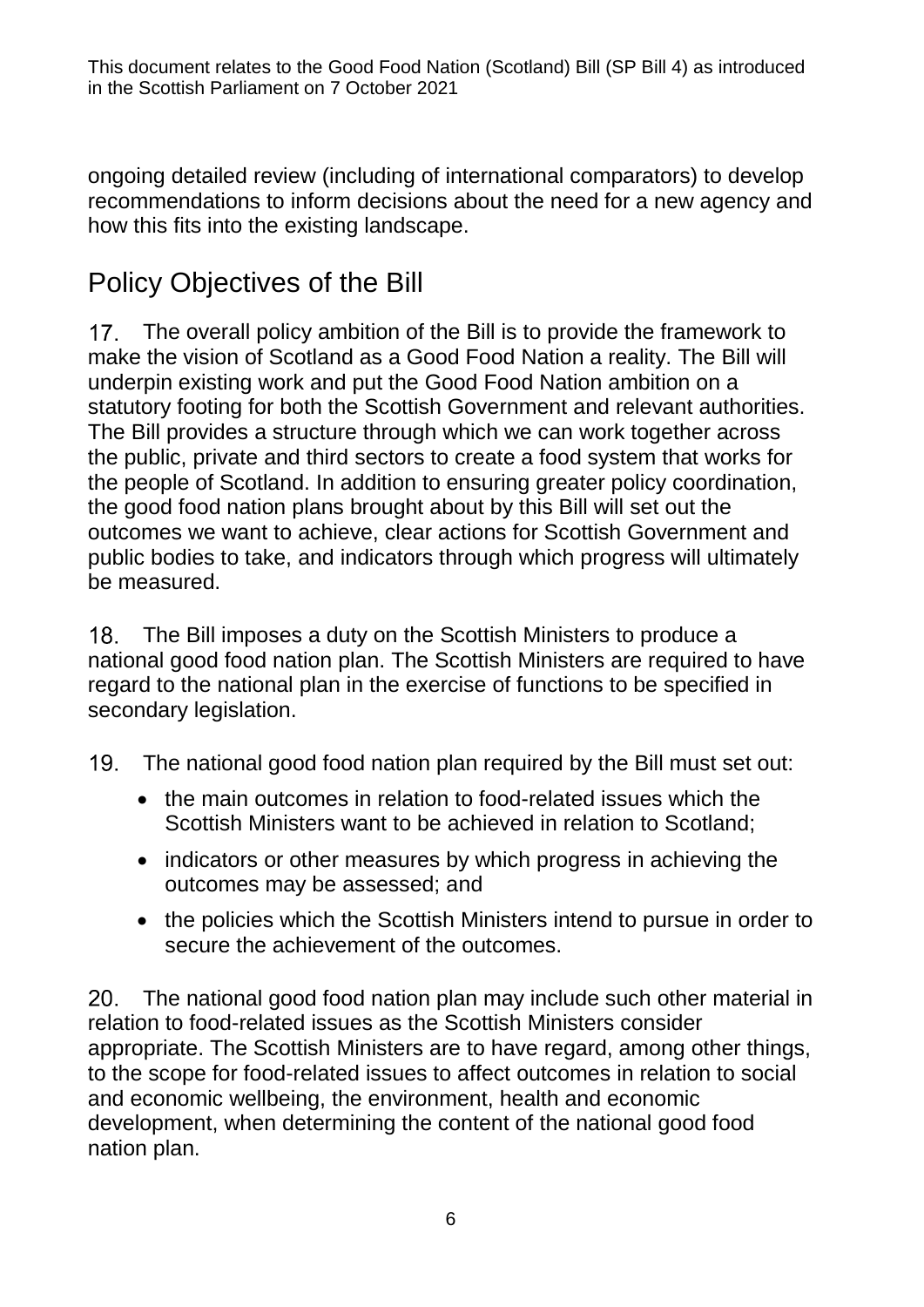$21$ The Bill requires the Scottish Ministers to have regard to specified articles of certain international instruments when preparing the national good food nation plan; to consult on a draft plan and have regard to the consultation responses; to publish the plan and lay it before the Scottish Parliament; to publish a progress report every two years; and to review the plan every five years and revise the plan as appropriate.

 $22.$ The Bill imposes similar duties on health boards, local authorities and other public authorities as may be specified by the Scottish Ministers in regulations (collectively referred to as "relevant authorities"). Relevant authorities are required to publish a good food nation plan and to have regard to that plan when exercising functions as specified by the Scottish Ministers in regulations. They are required to have regard to the Scottish Ministers' national good food nation plan when preparing their own plan. They are required to consult on a draft of the plan and have regard to the responses; to publish a progress report every two years; and to review the plan every five years and revise the plan as appropriate.

# Alternative Approaches

23. During the inception and development of the Bill a range of alternative approaches were considered. These included continuing to deliver the Good Food Nation ambition via delivery of policy actions alone i.e. without introducing legislation; incorporating a right to food into the Bill; and placing similar requirements on businesses to those for the Scottish Ministers and relevant authorities.

### **Option 1 - Deliver a Good Food Nation via delivery of policy actions**

24. As work on the Good Food Nation policy has progressed the Scottish Ministers have driven and overseen the development of a wide range of policies across Government that are contributing to the delivery of the Good Food Nation ambition. The 'Good Food Nation Programme of Measures' published in September 2018 and updated in November 2019 is evidence that there is ongoing delivery of policy actions across Government and this is making a real difference to the lives of people in Scotland.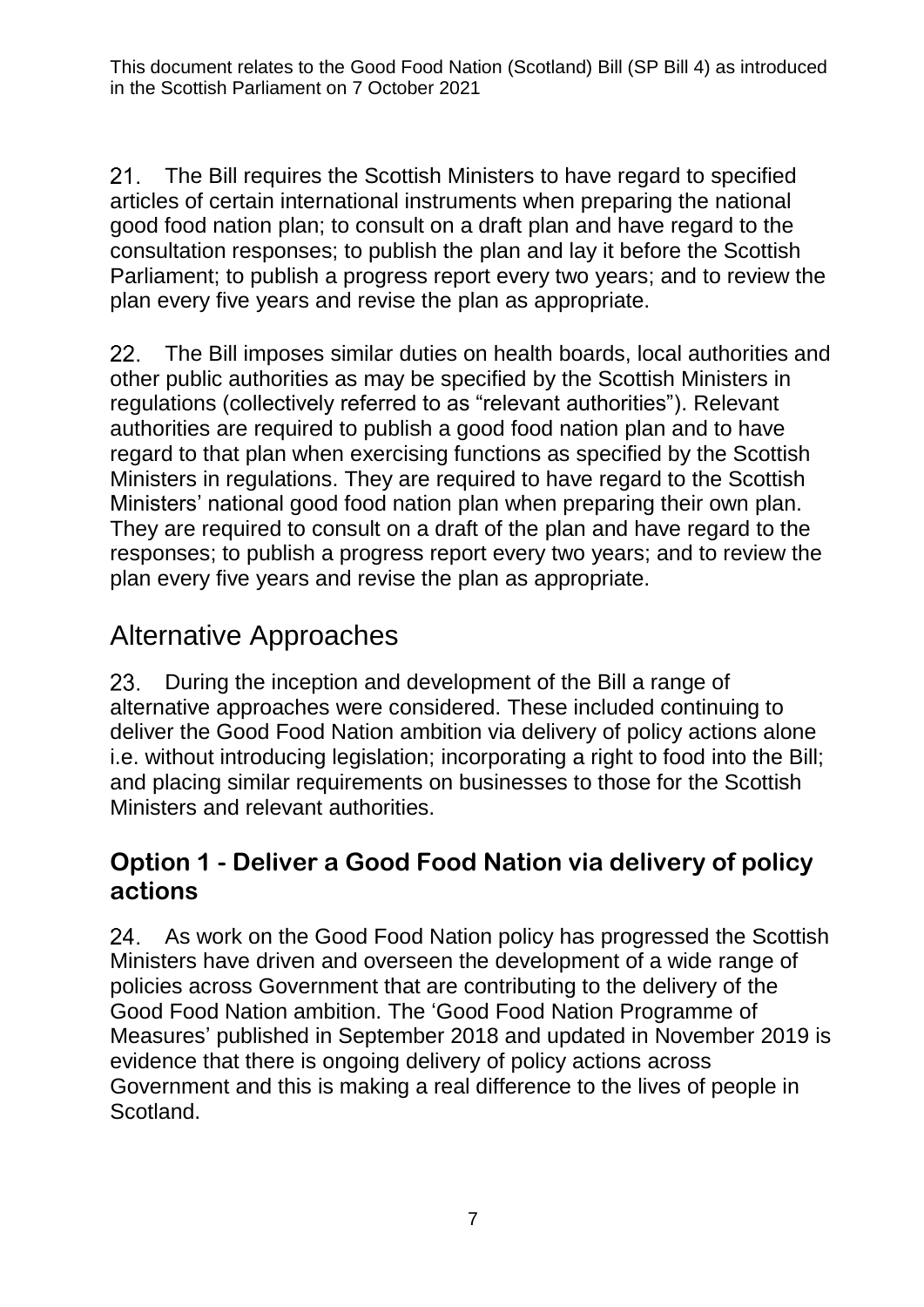$25.$ Legislation is not the only way to make progress and, in some cases, policy actions can often mean quicker and more tangible results than are possible through legislation. In the case of this Bill, the Scottish Ministers recognise that there is a case for legislation to underpin the significant work already being done. The requirement for the Scottish Ministers and the relevant authorities to have regard to good food nation plans will mean that there is a statutory requirement to consider the determined outcomes, indicators and policies when exercising functions as specified by the Scottish Ministers in regulations, which are expected to be specified functions in relation to food.

### **Option 2 - Including a right to food into the Bill**

26. Some human rights campaigners and civil society organisations in particular have led a 'Right to Food' campaign calling for a right to food to be included into domestic law and the responses to the Consultation on Good Food Nation Proposals for Legislation reflected this.

The National Taskforce for Human Rights Leadership was 27. established in 2019, in response to the recommendations made in December 2018 by the First Minister's Advisory Group on Human Rights. The Taskforce worked to develop detailed proposals for a statutory framework for human rights to bring internationally recognised human rights into domestic law and protect the human rights of every member of Scottish society.

In March 2021 the Taskforce published its recommendations for a 28. new framework for human rights for Scotland, including the incorporation of four UN human rights treaties into Scots law. The Taskforce comprised human rights experts and public authorities, including the Scottish Human Rights Commission, Law Society of Scotland, Equality and Human Rights Commission, Public Health Scotland and COSLA.

29. As part of taking forward the Taskforce's recommendations, the Scottish Government will introduce a new multi-treaty Human Rights Bill during this parliamentary session. The Human Rights Bill will set out for the first time, and in the one place, the wide range of internationally recognised human rights belonging to everyone in Scotland. It will give effect to these human rights, as far as possible within devolved competence, and strengthen domestic legal protections by making them enforceable in Scots law. This will include the incorporation of the International Covenant on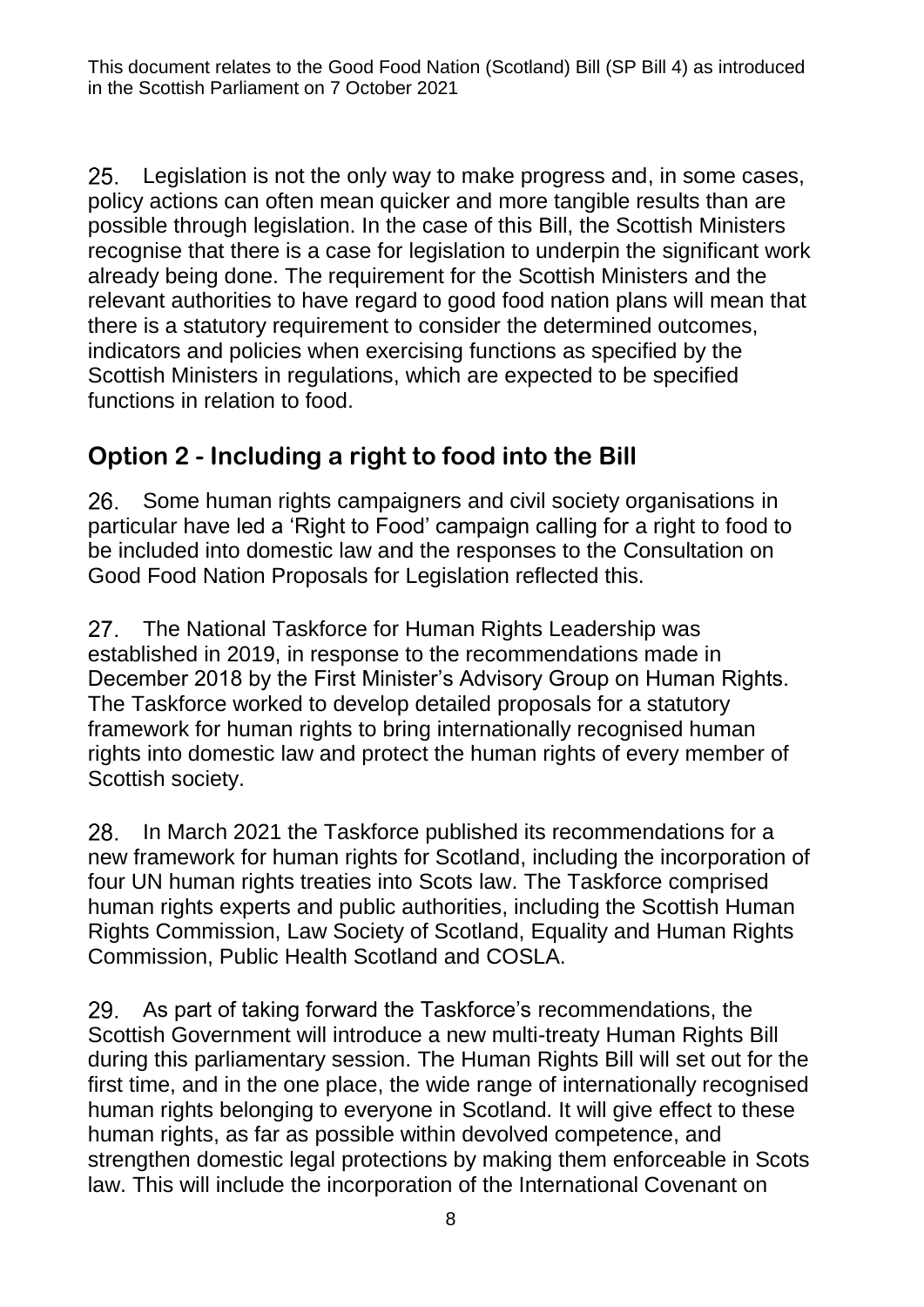Economic Social and Cultural Rights (ICESCR), which includes a right to adequate food, as an essential part of the overall right to an adequate standard of living.

30. The Good Food Nation Bill is informed by our international obligations, but does not seek to include a right to food in domestic legislation in isolation from any broader package of human rights measures. Realising the right to adequate food is not just about food – all human rights are indivisible and interdependent. The Human Rights Bill will provide a coherent, clear and operable framework that resolves interactions between treaties, addresses complex cross-cutting policy issues and recognises and caters for intersectionality.

 $31.$ The obligations set out in international human rights treaties are legally binding as a matter of public international law and (unless specific exceptions are made) they apply to the UK as a whole. Public authorities in Scotland, as in other parts of the UK, should therefore act in a way that gives proper effect to these rights, in accordance with the undertakings entered into by the UK when it ratified the relevant treaties.

The Good Food Nation Bill contributes to ensuring that the UK meets its international obligations by creating a new domestic statutory requirement for the Scottish Ministers to have regard to specified articles of certain relevant international instruments when preparing the national good food nation plan, reflecting the importance of the right to food as both a human right and a treaty obligation. These are:

- Article 11 (so far as it concerns adequate food) of the International Covenant on Economic, Social and Cultural Rights (ICESCR). Article 11 provides that a right to an adequate standard of living includes, among other things, adequate food;
- Article 24(2)(c) (so far as it concerns the provision of adequate nutritious foods) of the United Nations Convention on the Rights of the Child (UNCRC). Article 24(2)(c) sets out the right of a child to the enjoyment of the highest attainable standard of health which requires those bound by the UNCRC to combat disease and malnutrition, including through the provision of adequate nutritious foods;
- Articles 27(1) and (3) (so far as they concern nutrition) of the UNCRC. Articles 27(1) and (3) of the UNCRC require those bound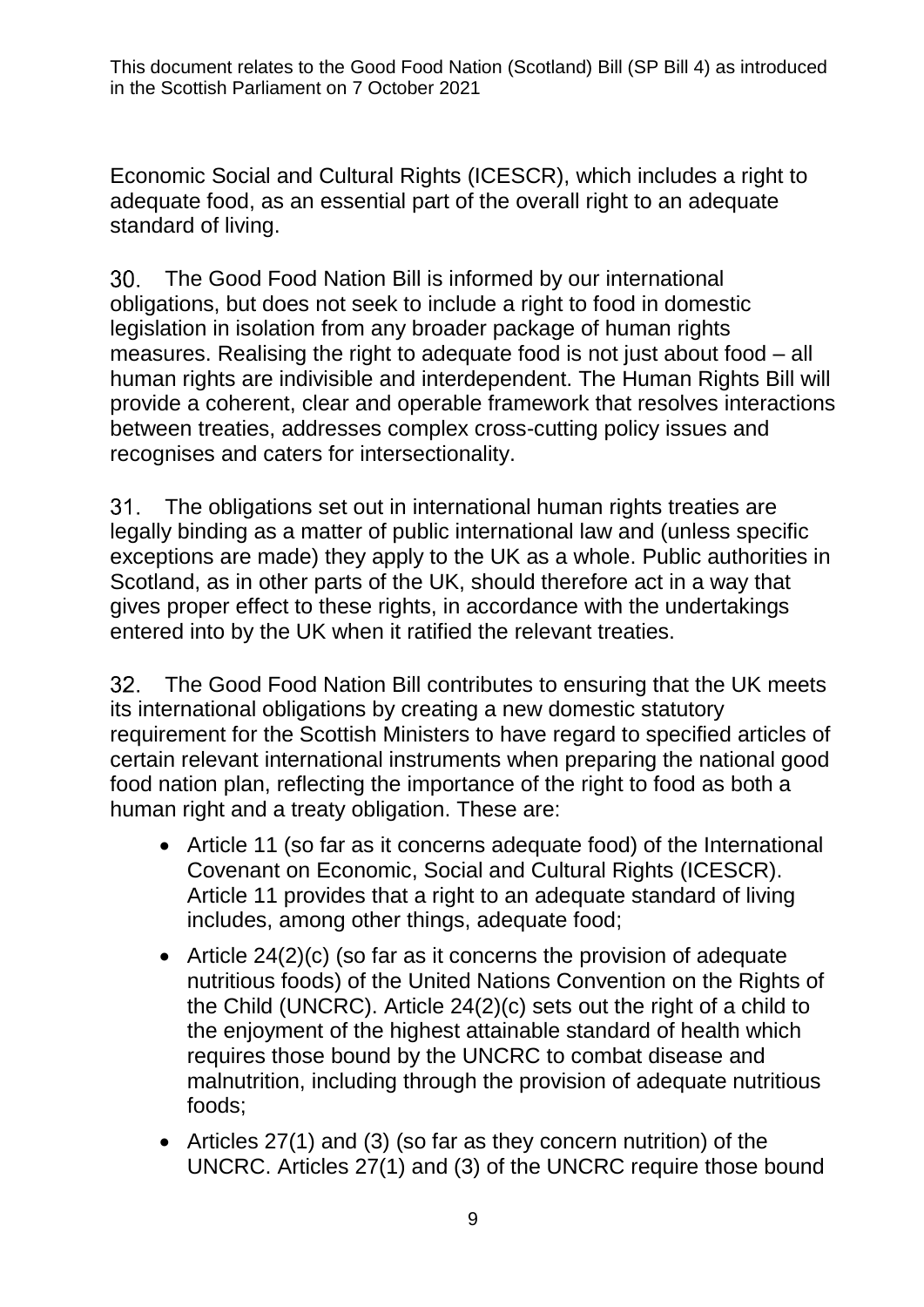by the UNCRC to recognise the right of every child to a standard of living adequate for the child's physical, mental, spiritual, moral and social development and to take appropriate measures to assist parents and others responsible for the child to implement this right and, in case of need, provide material assistance and support programmes, particularly with regard to, for example, nutrition; and,

• Article 12(2) (so far as it concerns adequate nutrition during pregnancy and lactation) of the Convention on the Elimination of All Forms of Discrimination Against Women (CEDAW). Article 12(2) requires those bound by the Convention to ensure women are provided with, among other things, adequate nutrition during pregnancy and lactation.

### **Option 3 – Requirements on businesses**

The Scottish Food Commission suggested placing requirements on private food-related businesses similar to those placed on the Scottish Ministers and the relevant authorities by the Bill. The 'Consultation on Good Food Nation Proposals for Legislation' included a question asking to what extent Government should encourage and enable businesses to play their part in achieving the Good Food Nation ambition. The responses to this question demonstrated that almost all respondents agreed that businesses should be involved in achieving the Good Food Nation ambition. The responses indicated that half of those that responded to this question thought this could be via means other than legislation and that businesses needed to be supported, encouraged or incentivised as opposed to being forced or regulated to play their part in achieving the Good Food Nation ambition.

 $34.$ The Bill does not require private companies to prepare a good food nation plan. The intention is that the Scottish Ministers and the relevant authorities will provide a clear lead on the delivery of the Good food Nation policy and in doing so will provide an example for other organisations, including private businesses, to follow.

### **Option 4 - Introduce legislation**

As outlined in the 'Good Food Nation Programme of Measures' the delivery of policy actions demonstrate that much good work can be done without requiring legislation but the Scottish Ministers recognise that there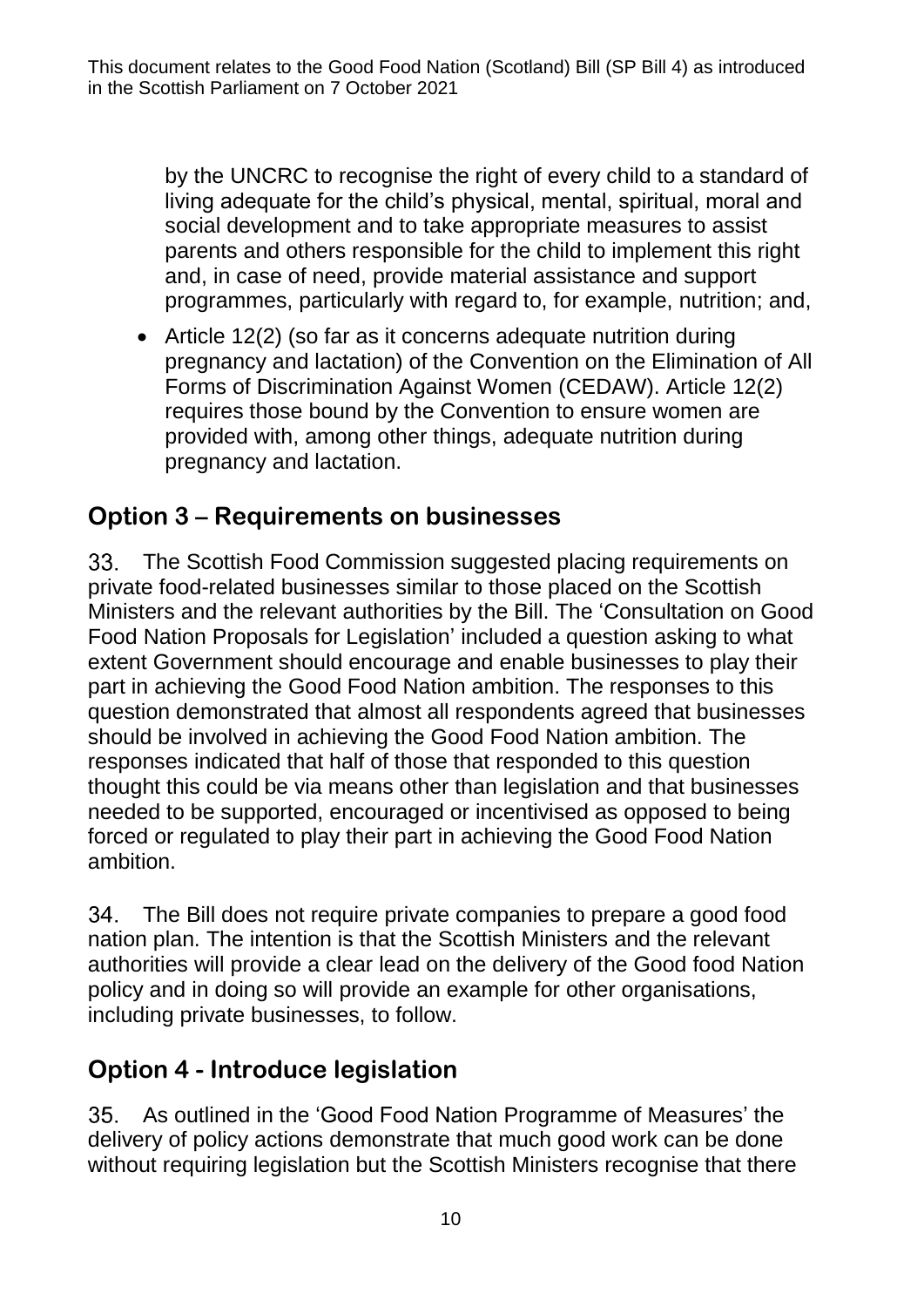is a clear place for legislation to underpin the significant work already being done.

This Bill will ensure that there is a more co-ordinated approach to the setting of main outcomes which the Scottish Ministers and the relevant authorities want to be achieved in relation to food, and their policies to achieve those outcomes, supported by indicators or other measures to assess progress. This means that when the Scottish Ministers and the relevant authorities are exercising certain functions, specified by the Scottish Minister in regulations, in relation to food-related issues there will be a statutory requirement to consider the determined outcomes, indicators and policies set down in good food nation plans. It is therefore intended that the plans will support a more coordinated, coherent and joined up approach to delivery of the Good Food Nation ambition in Scotland.

### **Preferred option**

37. Following the above considerations, the Scottish Ministers' preferred option is to prepare legislation to be introduced in the Scottish Parliament, the content of which will:

- underpin the significant work already being done across the Scottish Government in relation to the achievement of the Good Food Nation ambition;
- increase accountability of Scottish Ministers to have regard to specified articles of certain relevant international instruments when preparing the national good food nation plan but will not include a right to food; and
- impose duties on the Scottish Ministers and the relevant authorities but not on private businesses.

# **Consultation**

To gather views on the proposals for a legislative framework the 38. Scottish Government ran the 'Consultation on Good Food Nation Proposals for Legislation<sup>8</sup>'. The consultation ran between 21 December 2018 and 18 April 2019 with the aim to gather views on the means to achieve outcomes in relation to the Good Food Nation ambition through legislation. There was

 <sup>8</sup> Consultation on Good Food Nation Proposals for Legislation <https://www.gov.scot/publications/good-food-nation-proposals-legislation/>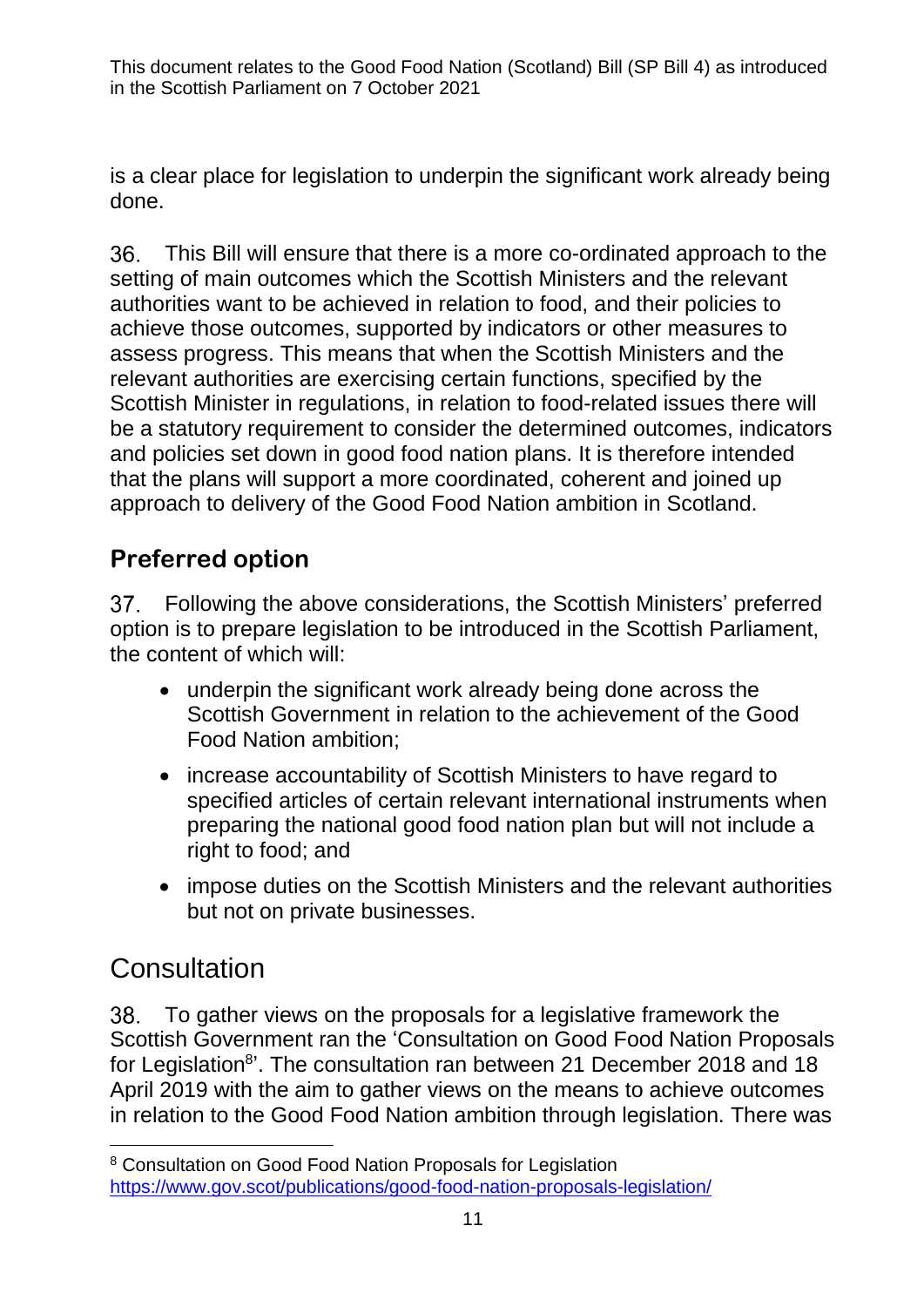a wide consultation list covering public authorities, business, third sector bodies and others.

There were 1,360 responses, over 40% of which were campaign 39. responses from the third sector, notably the Scottish Food Coalition. From the total of 1,360 responses received, once blank responses, duplicates and campaign responses were removed, this resulted in a total of 802 responses; 175 from organisations and 627 from individuals.

- The key findings from the consultation analysis report $9$  were: 40.
	- the overwhelming majority (88%) of respondents supported the proposal for the preparation of plans of policy on food (good food nation plans) by the Scottish Ministers and specified public authorities;
	- almost all respondents (93%) agreed that Government should encourage and enable businesses to play their part in achieving the Good Food Nation ambition. Almost half (47%) of the consultation respondents thought that businesses needed to be supported to play their part but that this should not be through legislation or the imposition of obligations. A much smaller proportion (around one in ten) were in favour of regulating businesses or making them legally bound to ensure policy aims are met;
	- most respondents (59%) did not agree with the proposals for accountability i.e. that Scottish Ministers and specified public authorities would be required to publish a statement of policy on food and report every two years on the implementation of the policy. The consultation paper noted that the Scottish Ministers have a presumption against the establishment of new statutory bodies in all but exceptional cases. The consultation paper noted that there was not seen to be value in establishing an independent statutory body for the purpose of overseeing the Good Food Nation policy for reasons of increased cost and bureaucracy. The highest level of agreement on the proposed approach came from 44% of local authorities, with disagreement (66%) coming from most other groups. Of the 552 respondents who provided comments on this

<sup>&</sup>lt;u>.</u> <sup>9</sup> Good Food Nation proposals for legislation: analysis of consultation responses [https://www.gov.scot/publications/good-food-nation-proposals-legislation-consultation](https://www.gov.scot/publications/good-food-nation-proposals-legislation-consultation-analysis-report/documents/)[analysis-report/documents/](https://www.gov.scot/publications/good-food-nation-proposals-legislation-consultation-analysis-report/documents/)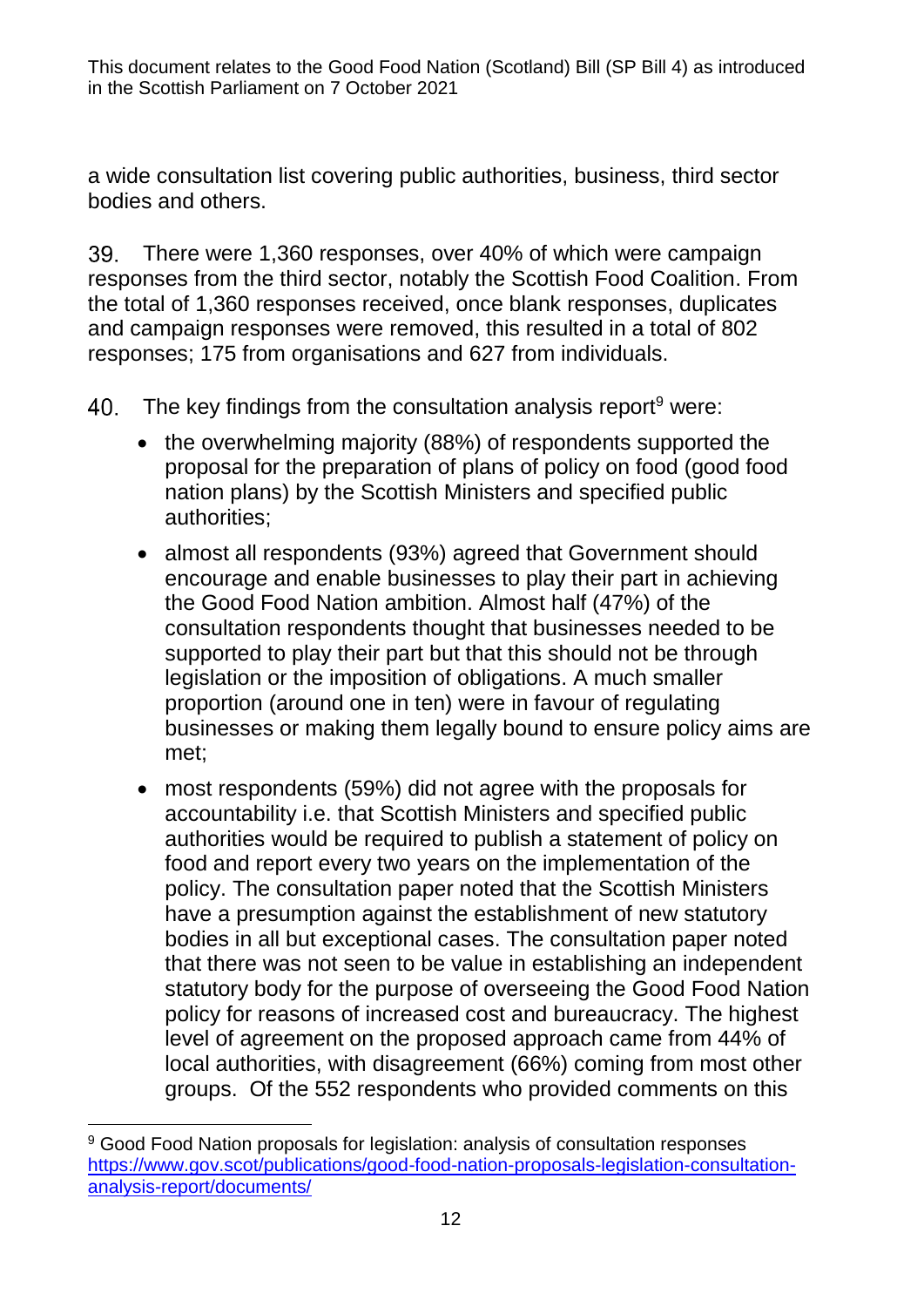question 44% saw a need for an independent statutory body to oversee all aspects of food in Scotland;

- more respondents agreed (35%) than disagreed (23%) with the proposal for targeted legislation relevant to specific policy areas (e.g. on health, education or food waste) as an alternative to a single piece of legislation, however the highest number (43%) noted they neither agreed nor disagreed;
- although the consultation did not include a question about a right to food, there were requests from around a third of consultation respondents for a right to food to be enshrined in law, although not explicitly through the Good Food Nation legislation; and
- the most significant campaign response, from the Scottish Food Coalition (with 457 submissions) outlined 5 key elements for the Bill, i.e. a 'right to food' in law; setting targets for improving the food system; setting new requirements for public bodies; having a Scottish National Food Plan; and the creation of a statutory Food Commission.

During the development of the Bill Ministers have engaged with the 41. Convention of Scottish Local Authorities (COSLA) about the likely impact of the Bill on local authorities. These discussions took account of the fact that work was ongoing to reduce the volume of local authority data reporting to Scottish Government, with a view to streamlining where practicable. The outcome was that as local accountability would be achieved by the statutory duty to consult on, and publish, a good food nation plan and have regular progress reports there was no need to report to Scottish Ministers. There would be a statutory duty to publish all the plans and reports and Ministers would be able to see the reports, whether or not they received them directly. The Bill Team have liaised with COSLA officers for the purposes of the Financial Memorandum who indicated that the areas identified where costs would arise seemed appropriate. The Bill Team has also engaged with policy officials on the impact of the Bill and possible costs for health boards.

42. Ministers and the Bill Team have met with key stakeholders including representatives of the third sector and the food sector during the development of the Bill. The third sector organisations focussed on the need for a Right to Food and the need for changes to the food system and the organisations representing food and drink businesses were supportive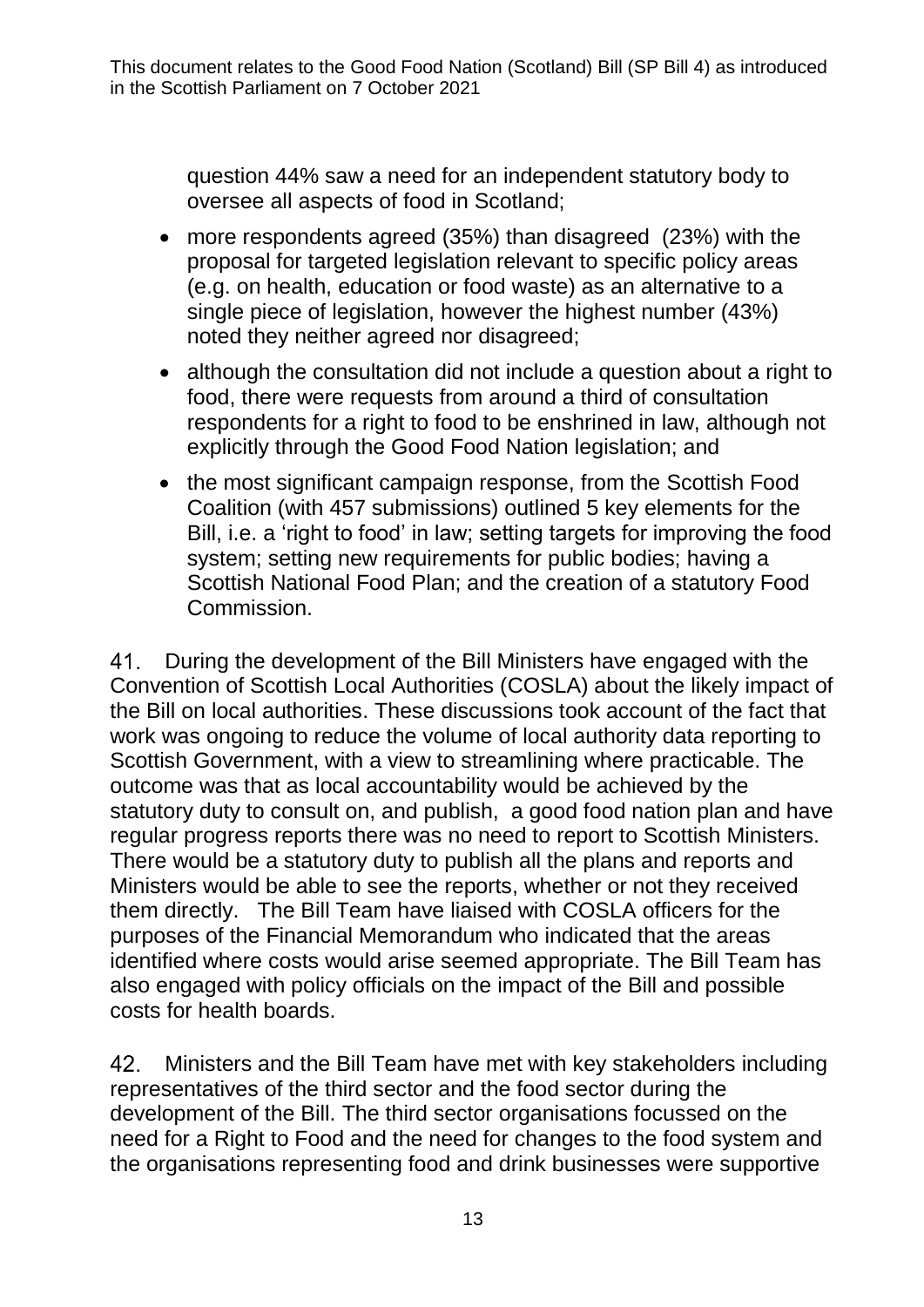but cautioned that there needed to be evidence to support incorporating any specific actions on businesses as without such evidence there was a risk of a negative impact.

### Effects on Equal Opportunities, Human Rights, Island Communities, Local Government, Sustainable Development etc.

43. A framing workshop was held with policy leads from a wide range of areas (health, education, local government, social justice, food and drink industry and agriculture) to assess the potential impacts of the Bill. The discussion covered a wide range of topics, many of which were also raised in the 'Consultation on Good Food Nation Proposals for Legislation', which closed in April 2019. The conclusion was that as the Bill mainly includes enabling powers, which in themselves cannot impact on specific groups, it is not possible to identify at this stage how specific groups will be impacted by the Bill.

### **Equal opportunities**

The high level nature of the Bill means it is not possible to assess impacts on specific groups of people at this stage. As is standard practice when Scottish Ministers make any regulations there will be a process of impact assessment for any secondary legislation made under the regulation-making powers in the Bill. A high level [Equalities Impact](https://www.gov.scot/isbn/9781802014402)  [Assessment](https://www.gov.scot/isbn/9781802014402) has been completed for the Bill.

### **Human rights**

As noted above there have been calls to include a right to food into the Bill from some stakeholders. The Bill is informed by our international obligations, but does not seek to include a right to food in domestic legislation in isolation from any broader package of human rights measures. The multi-treaty Human Rights Bill will provide a coherent, clear and operable framework that resolves interactions between treaties, addresses complex cross-cutting policy issues and recognises and caters for intersectionality. The Human Rights Bill will give effect to international human rights law in Scots law, as far as possible within devolved competence, including the incorporation of ICESCR. This includes a right to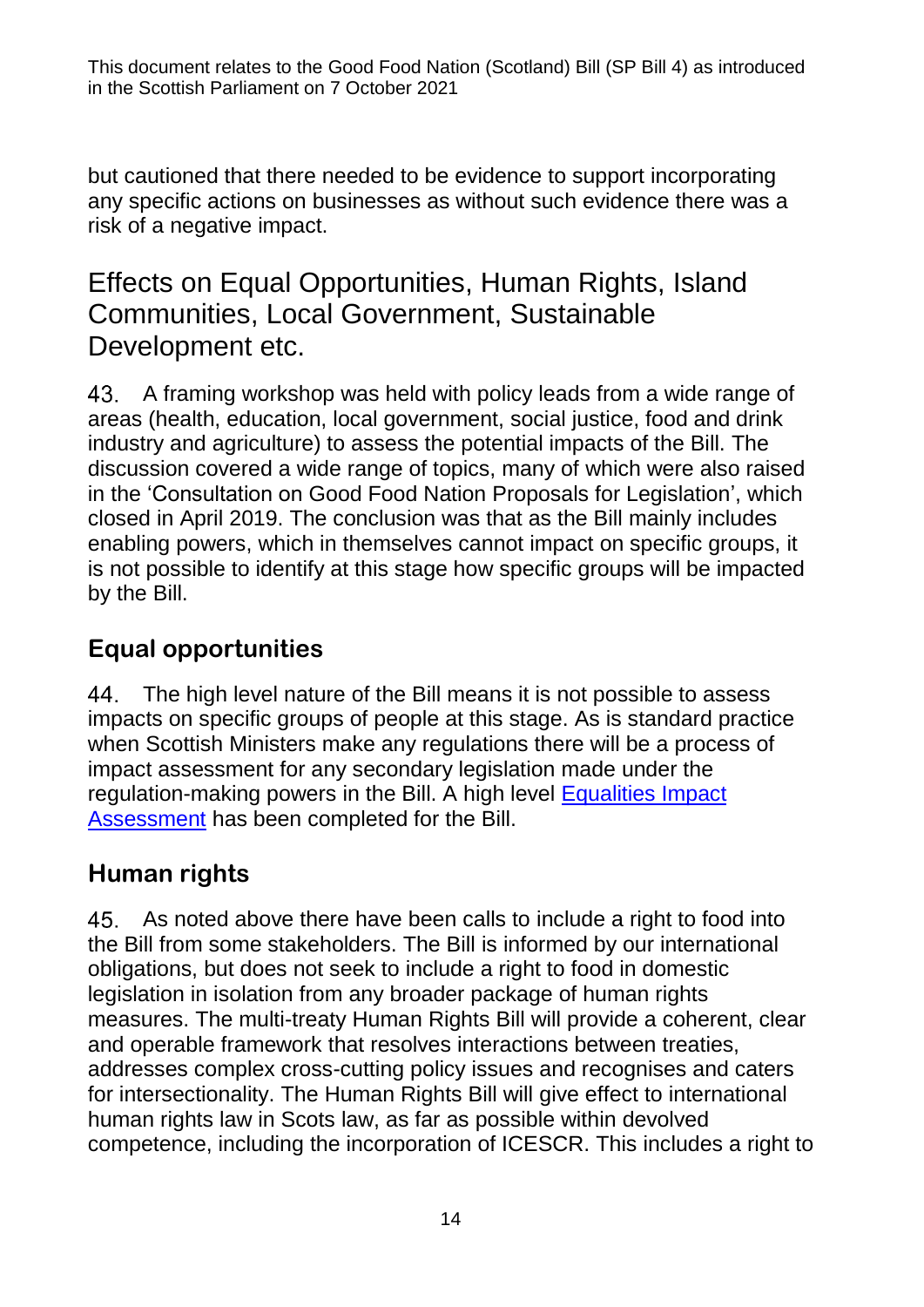adequate food, as an essential part of the overall right to an adequate standard of living.

The Good Food Nation Bill requires that in preparing the national good food nation plan, the Scottish Ministers must have regard to Article 11 (so far as it concerns adequate food) of the ICESCR, Article 24(2)(c) (so far as it concerns the provision of adequate nutritious foods) of the UNCRC, Articles 27(1) and (3) (so far as they concern nutrition) of the UNCRC and Article 12(2) (so far as it concerns adequate nutrition during pregnancy and lactation) of the CEDAW.

### **Island communities**

47. The high level nature of the Bill means it is not possible to assess whether the Bill will have an effect on islands communities that is significantly different from the effect on other communities. As is standard practice when Scottish Ministers make any regulations there will be a process of impact assessment for any secondary legislation made under the regulation-making powers in the Bill.. A high level [Islands Communities](https://www.gov.scot/isbn/9781802014419)  [Impact Assessment Scoping](https://www.gov.scot/isbn/9781802014419) has been completed for the Bill.

### **Local government**

The Bill imposes a duty on local authorities and health boards to publish a good food nation plan and to have regard to that plan when exercising functions specified by the Scottish Ministers in regulations. They are required to have regard to the Scottish Ministers' national good food nation plan when preparing their own plan. They are required to consult on a draft of the plan and have regard to the responses; to publish a progress report every two years; and to review the plan every five years and revise the plan as appropriate.

The Scottish Government will support local authorities and health 49. boards in preparing and publishing the good food nation plan.

### **Sustainable development**

The Bill supports a range of United Nations Sustainable Development 50. Goals (SDG) including: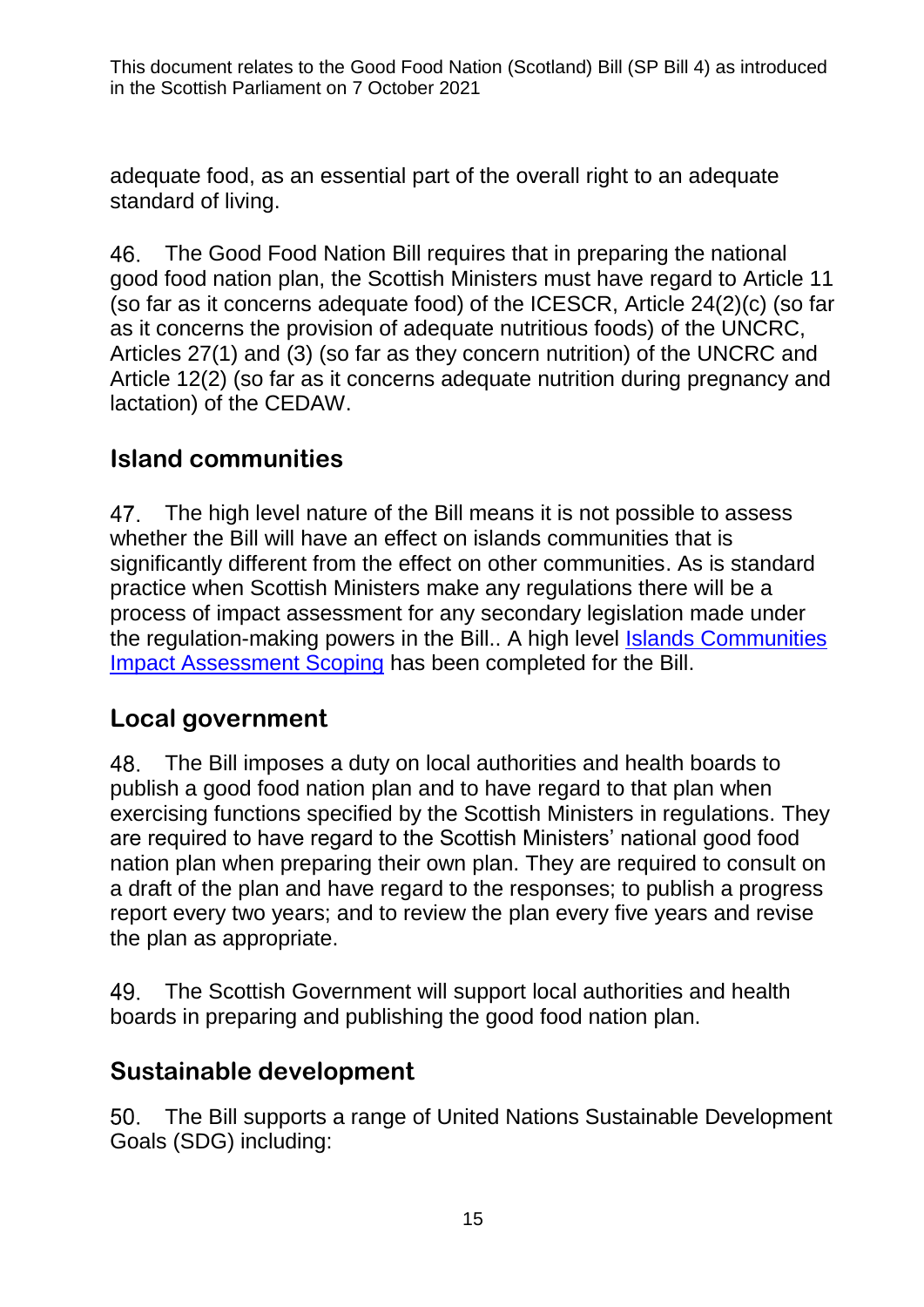- SDG 2: Zero hunger the Bill supports the Good Food Nation vision of everyone in Scotland having ready access to the healthy, nutritious food they need
- SDG 12: Reduced consumption and production the Bill supports the Good Food Nation vision of reducing the environmental impact of our food consumption

#### **Strategic Environmental Assessment**

51. A [Strategic Environmental Assessment pre-screening report](https://www.strategicenvironmentalassessment.gov.scot/) has been completed. Due to the Bill's high level and enabling nature, the Scottish Government considers that the provisions of the Bill itself are likely to have no or minimal environmental effects. The Good Food Nation plans and any secondary legislation resulting from powers within the Bill will be considered against the requirements of the Environmental Assessment (Scotland) Act 2005. This assessment was supported by the relevant Consultation Authorities.

#### **Business and Regulatory Impact Assessment**

52. A [Business and Regulatory](https://www.gov.scot/isbn/9781802014389) Impact Assessment (BRIA) has been undertaken and as the Bill does not impose duties on businesses the conclusion is that there is no direct, immediate financial implications for businesses or individuals.